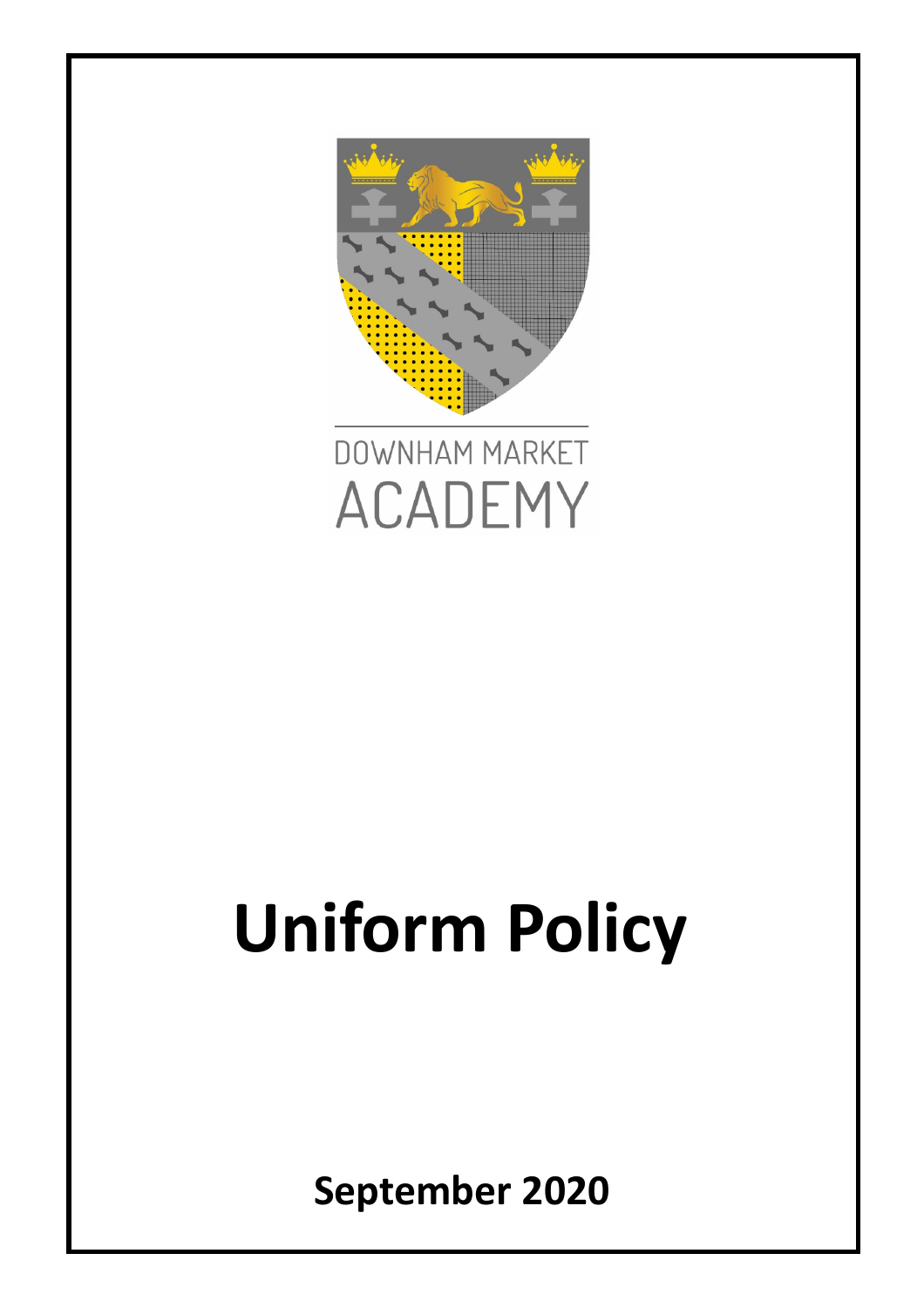# **Uniform Policy and Rules about how to Dress for School at Downham Market Academy**

#### **1. Why we have this policy**

We believe that a uniform helps to give young people a sense of identity and belonging to the Academy community.

We have a policy in order to make clear that all students should wear the correct uniform at all times, to indicate what is permitted to wear and what is not permitted and to explain the process to follow when a student does not have correct uniform, including sanctions that will be applied if appropriate. Students must wear correct uniform at all times and all property should be clearly labelled with their name.

#### **2. What to wear**

2.1 The following items must be purchased from the Academy uniform supplier:

- Navy blazer with Academy logo
	- $\circ$  As an alternative to the blazer, students in Year 11 can wear a DMA Leavers' Hoodie from the official uniform supplier. Other sweatshirts are not acceptable
- Tie in House colour
- Navy V-neck jumper with Academy logo
- PE polo shirt and/or PE rugby top with Academy logo and House colour side panels
- PE quarter zip fleece top with Academy logo and House colour side panels
- 2.2 The following items must be worn but can be purchased from alternative sources:
	- White shirt tucked in and top button fastened (short or long sleeved)
	- Grey trousers (tailored, not tight-fitting, stretchy or denim)

*or*

• Grey skirt (straight fit, worn at knee length)

*or*

- Grey shorts (smart style, knee length)
- Plain black shoes (trainers are acceptable but must not have any visible logos, colours, ticks or stripes)
- Plain black PE shorts/leggings and/or tracksuit bottoms
- Plain black rugby/football socks
- Plain black baselayer to be worn under PE shirt (optional)
- Indoor trainers or studded boots depending on sports activity
- Plain black, fitted t-shirt, leggings for dance
- Protective items such as gum shields and shin pads

2.3 Socks of any colour and style may be worn, although black, charcoal grey and navy socks are recommended.

2.4 The wearing of a small amount of makeup, discreetly applied, is permitted in Years 9, 10 and 11.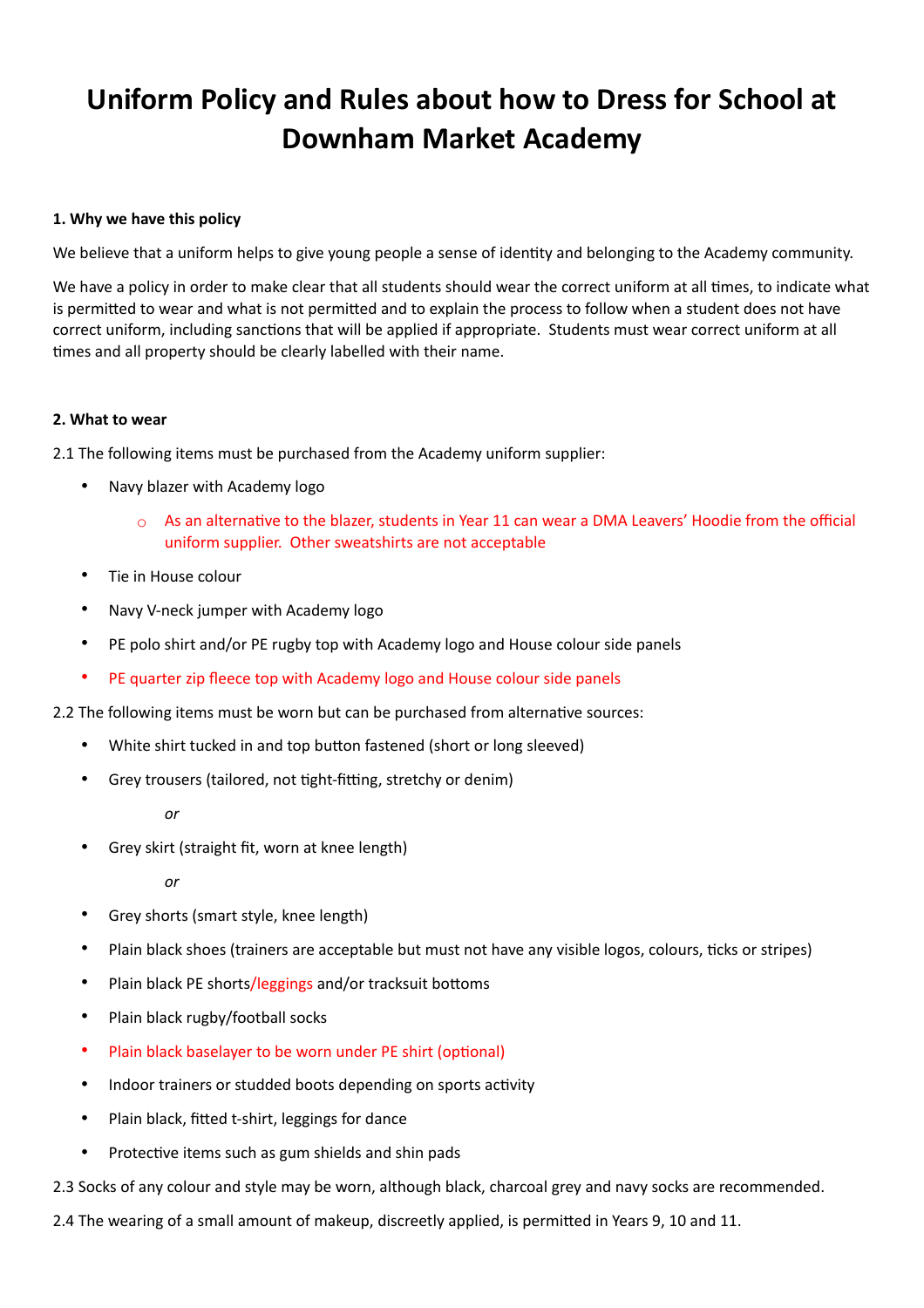2.5 Clear, nude or French manicure nail varnish that is natural in appearance.

2.6 One small stud earring may be worn in each ear and a watch (no smart watches) may be worn. These are the only items of jewellery permitted.

2.7 Black, brown or navy belt with a discreet buckle.

2.8 In poor weather e.g. snow, the Academy will advise students about appropriate footwear. At any time students can, of course, wear boots (for example) to school and then change into their plain black shoes, provided they do so as soon as they arrive at the Academy without being prompted by staff.

2.9 Tights are optional. If worn, they should be natural tan, plain black or plain charcoal grey.

2.10 All students should be fully equipped for lessons and must have the following items with them at all times:

- Pens (at least two, black or blue ink)
- **Pencils**
- Ruler
- **Eraser**
- **Sharpener**
- Scientific calculator
- Glue stick
- Highlighters
- Maths equipment including a protractor, compass, set square

2.11 If you wish your child to wear alternative items of clothing for religious or cultural reasons, please contact the Academy to discuss directly

### **3. What is not permitted**

3.1 Tops, for example, T-shirts and vests, should not be visible under the school shirt. For this reason, coloured T-shirts and vests or those with writing on that render them visible must not be worn under the white school shirt.

3.2 Coats must not be worn in classrooms, unless there are exceptional circumstances, as decided by the teacher. If coats are worn without permission this will be treated as defiance and students will be issued an end of day detention.

3.3 The wearing of makeup is not permitted in Years 7 and 8. If makeup is worn a makeup wipe will be provided to remove the makeup.

3.4 Excessive makeup, for example false eyelashes is not permitted for any student. Academy staff will determine what constitutes "excessive"

3.5 Brightly coloured or patterned nail varnish, including false nails and extensions.

3.6 No jewellery, other than one small stud in each ear and a watch, is permitted. Retainer bars are not acceptable for facial piercings

3.6 Large belt buckles with brands and/or logos.

3.7 Hats must not be worn inside the school buildings. If a hat is worn inside the school building this will be treated as defiance and students will be issued an end of day detention.

3.8 Extreme hair styles and colours are not permitted. Students may not dye their hair a colour that is not natural (for example blue, green, pink etc.). Academy staff will decide whether a hair style is extreme but examples of extreme hair styles are patterns shaved into the hair and "Mohicans". A student who is thinking of a particular hair style but is